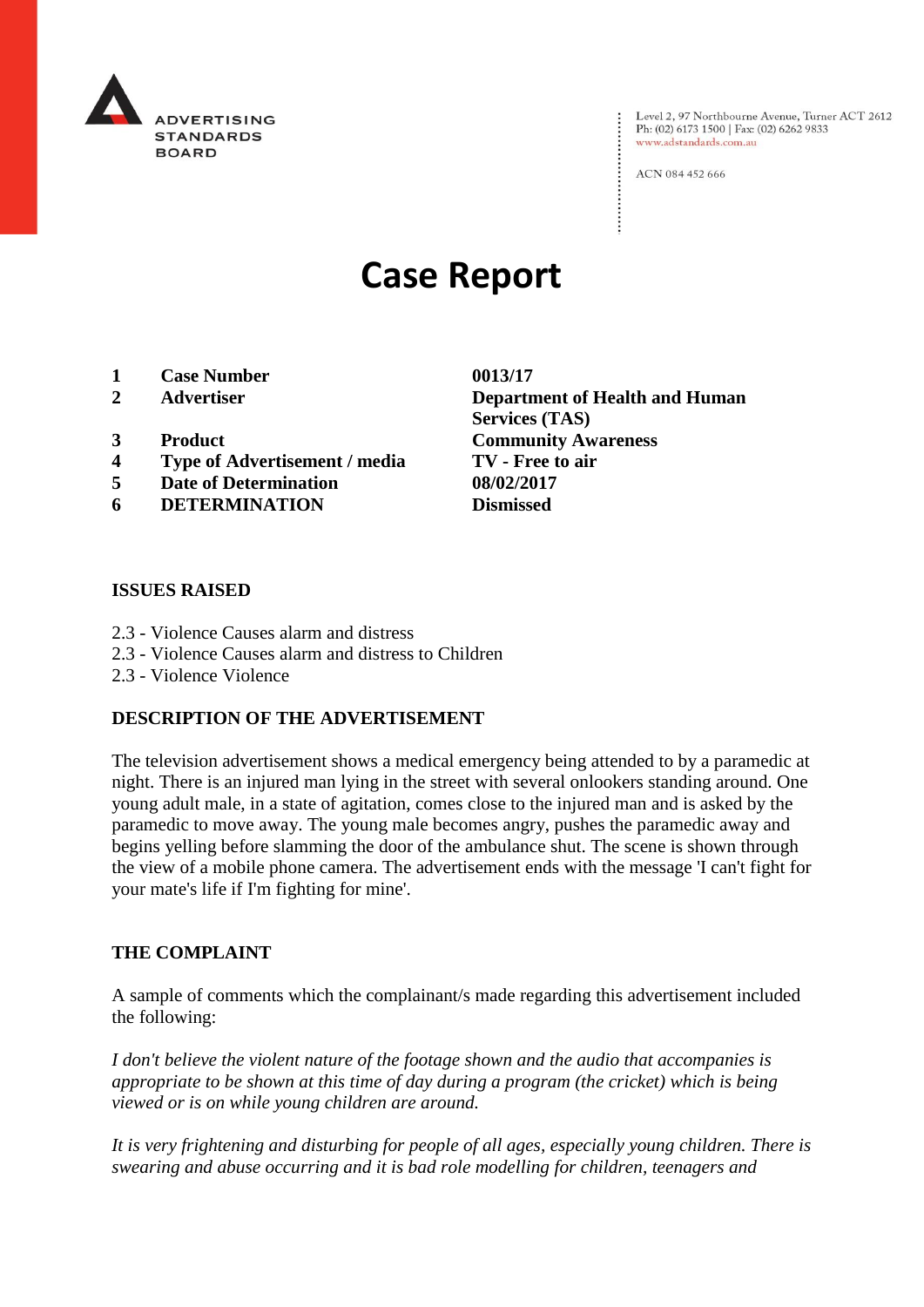*everyone. It is at risk of re-traumatising people who may have been in those situations before, or who have been diagnosed with post-traumatic stress disorder. It is confronting and causes anxiety. It is on very frequently, every evening when the cricket is on and comes on more than once. It interrupts the relaxing feel of the evening. It is something that would be better targeted as a social media campaign, as it is not reaching the target audience. It is a waste of tax payer's money. They should use the money to pay the health workers better or employ more health workers, or put they money into solving the real problem which is drugs and alcohol. Its message - keep your hands off our ambos - is threatening, not raising awareness.*

*Many young children watch this format of cricket and seeing an ad like the paramedic one is not appropriate. There is violence and screaming which makes even adults uncomfortable. This ad is a powerful ad and it certainly has a place but should not be shown during family style entertainment.*

*Advert regarding ambulance treatment too violent and scary for what is meant to be family viewing.*

## **THE ADVERTISER'S RESPONSE**

Comments which the advertiser made in response to the complainant/s regarding this advertisement include the following:

## *Background:*

*In late 2015, Ambulance Tasmania (AT), part of the Department of Health and Human Services (DHHS) with the responsibility of providing emergency medical intervention and retrieval in Tasmania, found the number of incidents of violence or aggression against onduty paramedics and ambulance officers was increasing.*

*There were 86 reported incidents of aggression and aggressive behaviour aimed at AT employees while attending emergency calls between April 2014 and March 2016. In October, 2015, the Health and Community Services Union stated publicly that acts of violence towards its members, which include both paramedics and ambulance officers, had been increasing "for some time".*

*Acts of aggression or violence toward on-duty AT staff was highlighted in a number of media articles, including http://www.themercury.com.au/news/tasmania/paramedic-punched-inthe-face/news-story/45f128e601c665a917eb9c642236f654 and http://www.themercury.com.au/news/tasmania/antiviolence-call-after-ambos-teeth-smashedin-the-line-of-duty/news-story/904c737f13601d783cced7f3bdc93d3a*

*The impact of violence or aggression toward a paramedic or ambulance officer can have a significant and severe impact. Not only in dealing with the immediate physical damage caused by an actual assault, but there is potential for short and long-term psychological harm, which can hinder an individual's ability to successfully continue in their career. Ensuring such incidents are minimised and employee safety is reinforced is a key focus of both AT and DHHS.*

*In consultation with AT's senior management, a decision was made to deliver a public*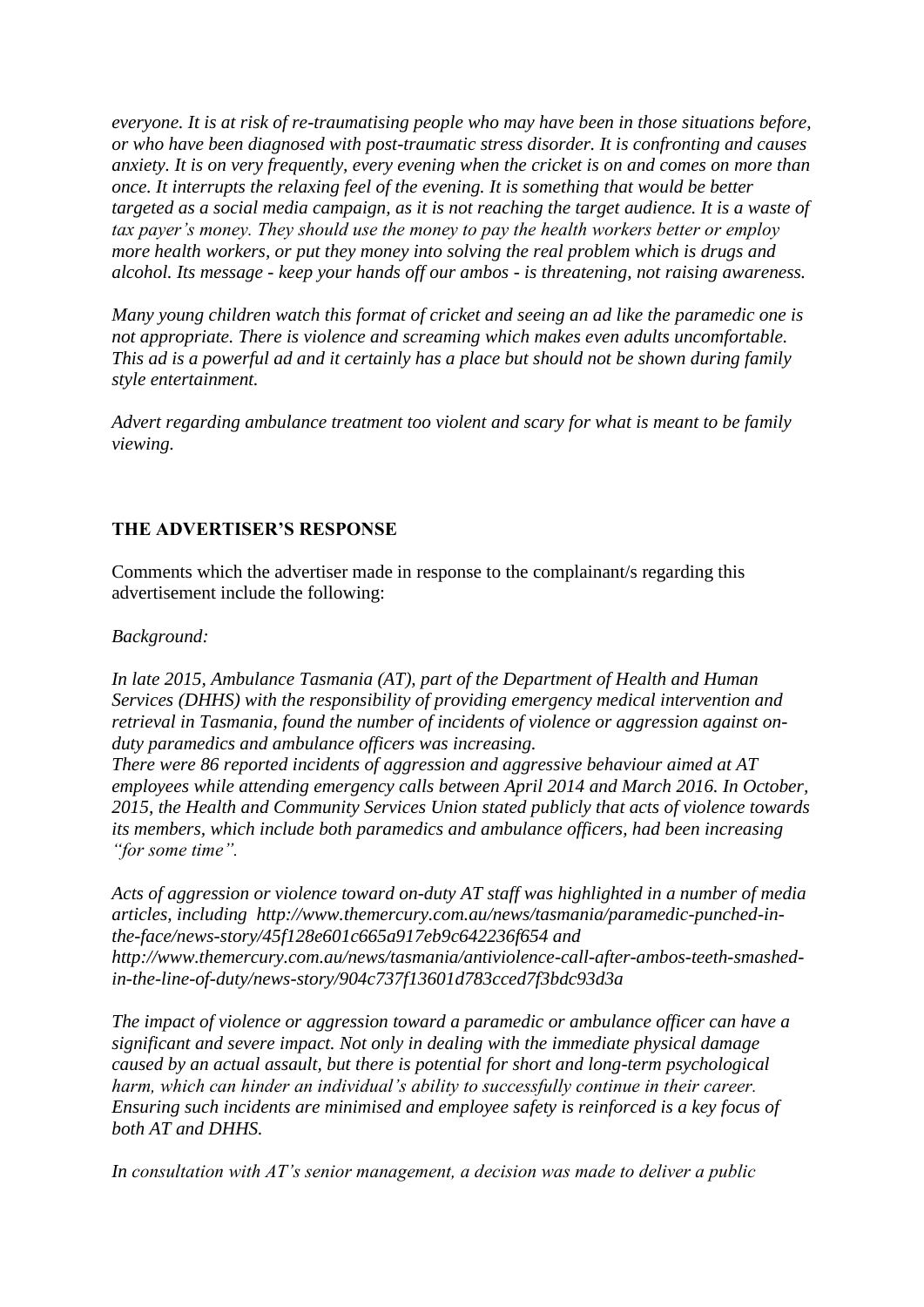*campaign to reduce incidents of violence and aggression toward paramedics and ambulance officers.*

*AT was aware of an advertisement commissioned by the South Australian Ambulance Service to highlight this issue and educate the public that aggressive and violent behaviour directed at paramedics and ambulance officers put the lives of patients at risk. This advertisement was developed specifically for social media, and was published in May, 2015 on YouTube. It has been viewed on more than 212,000 occasions.*

*The advertisement depicts a 'real-life' scenario at night where a paramedic is attempting to treat a patient in a street. There are several onlookers and the viewer sees this scene as though it is being filmed on a mobile phone. As the paramedic is treating the patient, a young male becomes agitated and starts yelling at the paramedic, eventually pushing the paramedic away from the patient and slamming the door of the ambulance. While this is occurring, some onlookers are becoming upset, with one girl screaming in distress. The advertisement ends with the key message superimposed: "I can't fight for your mate's life if I'm fighting for mine".*

*DHHS purchased rights to the advertisement, had it re-produced to make it suitable for a 30 second television advertisement and commissioned television advertising in Tasmania from December, 2016.*

*Both AT and DHHS believe the advertisement is an extremely effective tool in educating the public – particularly the key target group of young adult males – about the impacts of aggressive behaviour toward ambulance workers. While it is too early to analyse incident data, anecdotally, during the Christmas and New Year period, there were few incidents of aggression or violence towards paramedics or ambulance officers in Tasmania.*

## *AANA CODE OF ETHICS – SECTION 2*

*2.1 Advertising or marketing communications shall not portray people or depict material in a way which discriminates against or vilifies a person or section of the community on account of race, ethnicity, nationality, gender, age, sexual preference, religion, disability, mental illness or political belief.*

*Neither complaint made about the advertisement relates to 2.1 of the Code. The advertisement, while portraying a young adult male as the instigator of aggression toward a paramedic, the focus of the advertisement is his behaviour and attitude at the scene of an emergency. The advertisement does not portray or depict material that vilifies or discriminates against any person on account of any of the attributes listed.*

*2.2 Advertising or marketing communications should not employ sexual appeal in a manner which is exploitative and degrading of any individual or group of people.*

*Neither complaint made about the advertisement relates to 2.2 of the Code. The advertisement contains no material that could reasonably be considered as sexual appeal.*

*2.3 Advertising or marketing communications shall not present or portray violence unless it is justifiable in the context of the product or service advertised.*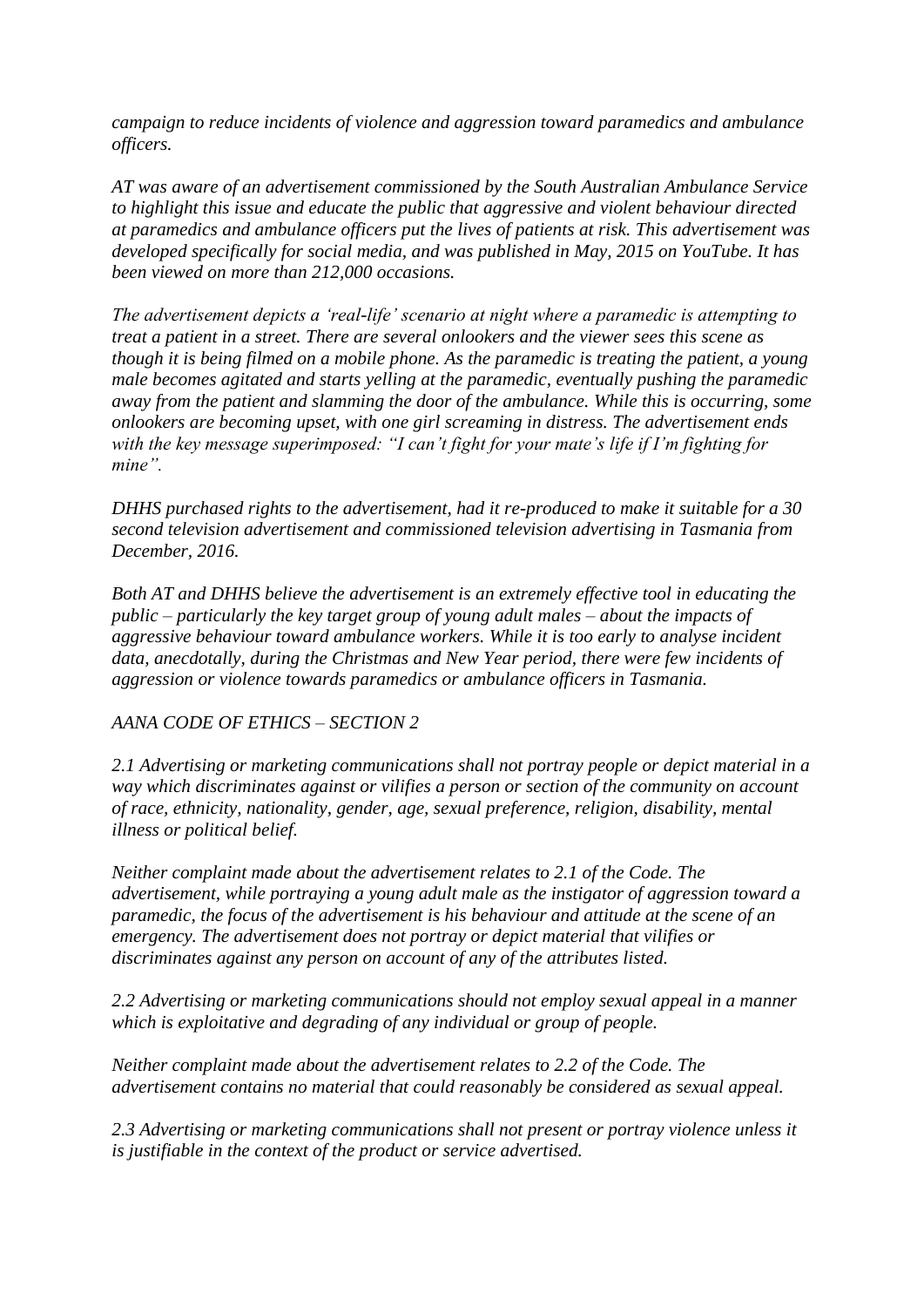*Both complaints made about the advertisement relate to 2.3 of the Code. The violence portrayed in the advertisement is justifiable on the basis that is not excessive, and the sole task of the advertisement is to demonstrate the impact that aggressive and violent behaviour can have when directed at paramedics and ambulance officers while they are attending to an emergency.*

*The advertisement seeks to create a 'real-life' scenario the target demographic can relate to and understand to give that message the best opportunity to modify behaviour when such a situation occurs.*

*Emergency scenes are, by their nature, unusual and high-stress environments, particularly where people under the influence of drugs and or alcohol are present. With impaired ability to make sound judgements, people can experience heightened emotional responses to stressful stimuli, and act without proper thought as to the consequences of their actions.*

*The advertisement sets out to educate the target demographic that in this scenario, the impact of a decision to be aggressive toward a paramedic involved in the treatment of an injured or unwell person can delay medical attention and have potentially harmful consequences for that patient.*

*The only direct physical contact portrayed in the advertisement is where the agitated man firstly knocks away the paramedic's hand as he attempts to get him to move away from the patient, and then when he pushes the paramedic backwards.*

*While the push is likely to be reasonably considered a violent act, it should be noted that it is committed with open hands to the chest area, and the paramedic remains standing. The act of the man pushing the paramedic represents the escalation of a tense and fraught situation where an individual has lost the ability to control his actions in line with a request from a person attempting to treat an injured person. It is, unapologetically, a representation of how a situation can escalate quickly and well-meaning concern for an injured person explodes into an outright act of aggression and violence, directly serving to disrupt medical intervention and effectively acting contrary to the aggressive party's concern for their friend's welfare.*

*The actual violence portrayed is low-level, and completely justifiable in the context of the advertisement's objective of portraying the impact of such a situation. Clearly, it shows a paramedic cannot attempt to treat the injured person if he is being distracted by a person threatening physical harm.*

*It is noted that one of the complaints against the advertisement states that "The fighting in public sends a message that its [sic] accepted as long as [you] don't touch the ambo workers". The message is clearly not to touch paramedics and ambulance officers, but the advertisement makes no attempt to send a message of any sort that violence in any form is acceptable.*

*It is further noted that another complaint against the advertisement is that it is "Too violent and real for younger viewers". While the advertisement deliberately depicts a 'real-life' scene to maximise its message penetration among its target audience, the level of violence actually shown, in the form of a double-handed push to the chest, is minimal.*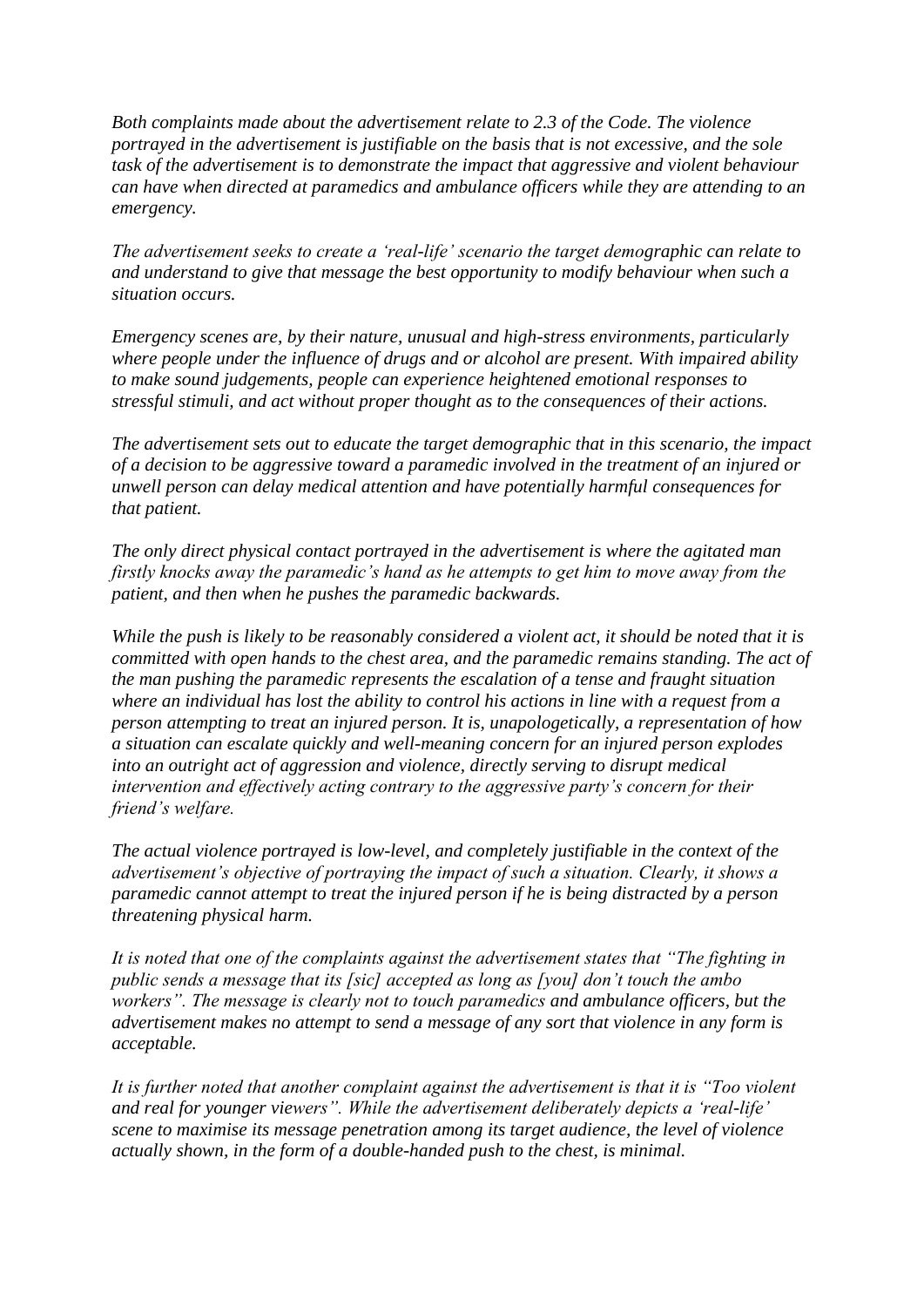*The portrayal of violence included in this advertisement, and the broadcasting of such, is not undertaken lightly by AT or DHHS. The advertisement has been deliberately used to convey a strong message about not just the health and safety of paramedics and ambulance officers but also people needing emergency medical treatment. It is a serious message to tackle a serious problem of violence and aggression toward people who need to work without threat or hindrance – particularly when a person's life is on the line and mere seconds can be the difference between survival and death or permanent disability. This advertisement has been deliberately used for its ability to penetrate a target demographic and effect behavioural change with content that is rightly considered confronting. When the lives of paramedics and patients are on the line, the reality of such messaging can arguably never be too harsh. However, DHHS contends that the violence portrayed in this advertisement is completely justifiable given the context of the advertisement and that incidents of violence are at the very heart of its message.*

*2.4 Advertising or marketing communications shall treat sex, sexuality and nudity with sensitivity to the relevant audience.*

*Neither complaint made about the advertisement relates to 2.4 of the Code. There is no depiction of sex, sexuality or nudity in the advertisement.*

*2.5 Advertising or marketing communications shall only use language which is appropriate in the circumstances (including appropriate for the relevant audience and medium). Strong or obscene language shall be avoided.*

*Neither complaint made about the advertisement relates to 2.5 of the Code. The language used is appropriate for the depiction of an emergency scene where a person is acting aggressively. Audible swearing has been removed using bleeps, although the implication of strong language, along with the tone and manner in which the young male aggressor speaks to the paramedic, is a key factor in the advertisement in portraying aggression and aggressive behaviour, which is essential for it to be able to deliver its message that such behaviour is unacceptable and can place lives in danger.*

*2.6 Advertising or marketing communications shall not depict material contrary to prevailing community standards on health and safety.*

*Neither complaint made about the advertisement relates to 2.6 of the Code. The advertisement would appear to comply with this clause.*

## **THE DETERMINATION**

The Advertising Standards Board ("Board") considered whether this advertisement breaches Section 2 of the Advertiser Code of Ethics (the "Code").

The Board noted the complainants' concerns that the advertisement features violence scenes which are not appropriate for children to view.

The Board viewed the advertisement and noted the advertiser's response.